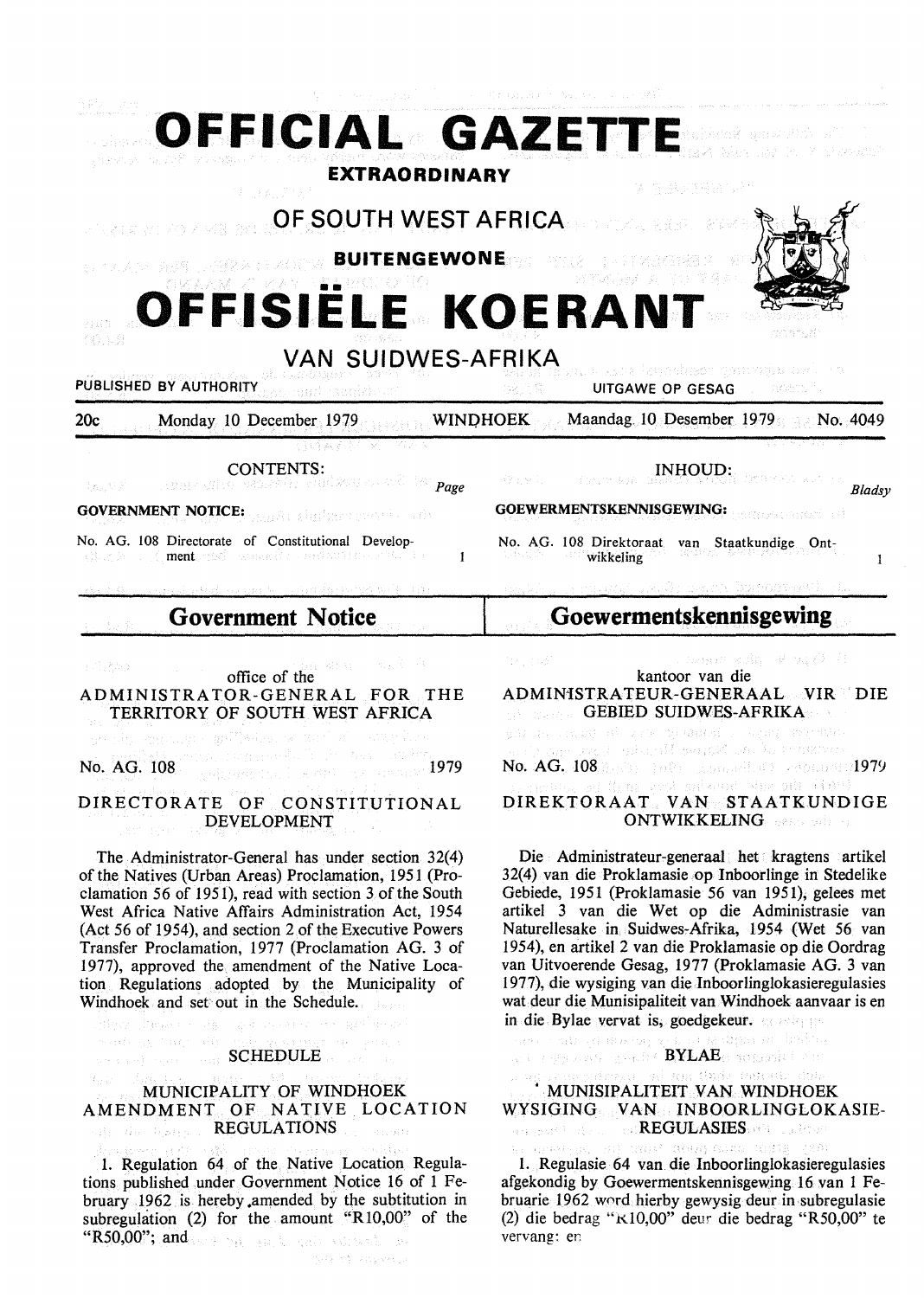Schedule V of the said Native Location Regulations:

#### "SCHEDULE V

TARIFF OF RENTS, FEES AND CHARGES

- 1. RENTAL FOR RESIDENTIAL SITE PER**ELLE HUUR VAN WOONPERSEEL PER MAAND** MONTH OR PART OF A MONTH
	- (a) Residential site without municipal house thereon .................................................. R4,00
	- (b) Two adjoining residential sites without house thereon .................................................... R5,80

**2. HOUSE RENTAL PER MONTH OR PART OF A MONTH** 

- (a) Six-roomed house (Basic housing) ........ R9,00
- (b) Four-roomed house (Basic housing). .... R6,30
- (c) Three-roomed house (Basic housing} .... R5,40
- (d) Two-roomed house (Basic housing) ..... R4,60
- (e) Type 9 minus house ........................ ., .. R34,10
- (0 Type 9 plus house .............................. R45,80

If the lessee of a type 9 minus or type 9 plus house is a registered employee in respect of whom the employer pays a housing levy in terms of the provisions of the Native Housing Levy and Contributions Ordinance, 1961 (Ordinance 33 of 1961), the said housing levy shall be subtracted from the rental referred to in paragraph (e) or  $(f)$ , as the case may be.

3. ACCOMMODATION AND BOARD IN PART

OF HOSTEL KNOWN AS THE OW AMBO

- **HOSTEL**ARE and of amount north to the side of the state of the state of the state of the state of the state of the state of the state of the state of the state of the state of the state of the state of the state of the st
- (a) Per resident for accommodation, per day nati มูเวรษณ์ r**R0,60**: Javansmuris eth new 2 ladinten to de<br>DA siasmniskovä) STRT uggesto annavorutiti
- 计段字 (b) An additional amount per resident : per day equal to the cost of procuring, preparing and NS as has supplying of food, which amount will be furnished on request to any person by the Council's Director of Bantu Affairs: Provided that such amount shall not be payable in respect of any domestic servant or person employed on the premises where food is prepared for the 처음을 public: Provided further that such Director may grant exemption from the payment of such amount in respect of any day if satisfactory proof is rendered that no food was taken by the resident concerned on that day. 3.285.59

2. The following Schedule is hereby substituted for 2. Bylae V by genoemde Inboorlinglokasieregulasies word hierby deur die volgende Bylae vervang: veahoroartx

#### "BYLAE V

T ARIEF VAN HUUR, GELDE EN VORDERINGS

# OF GEDEELTE VAN 'N MAAND

- (a) 'n Woonperseel sonder 'n munisipale huis daarop ..................................................... R4,00
- (b) Twee aangrensende woonpersele sonder 'n munisipale huis daarop ........................ R5,80

### 2. HUISHUUR PER MAAND OF 'N GEDEELTE **VAN 'N MAAND**

- (a) Sesvertrekhuis (Basiese behuising) ........ R9,00
- (b) Viervertrekhuis (Basiese behuising) ...... R6,30
- (c) Drievertrekhuis (Basiese behuising) ..... R5,40
- (d) Tweevertrekhuis (Basiese behuising) .... R4,60
- (e) Tipe 9 minus huis .......................... R34,10
- (0 Tipe 9 plus huis ............................. R45,80
- Indien die huurder van 'n tipe 9 minus of tipe 9 plus huis 'n geregistreerde werker is vir wie die werkgewer 'n behuisingsheffing ingevolge die bepalings van die Ordonnansie insake Heffings en Bydraes vir Inboorlingbehuising, 1961 (Ordonnansie 33 van 1961), betaal, word bedoelde behuisingsheffing van die huur bedoel in paragraaf (e) of (f), na gelang van die geval, afgetrek.
- 3. INWONING EN LOSIES IN GEDEELTE VAN TEHUIS BEKEND AS DIE OW AMBO-TEHUIS putes expeditional and
	- (a) Per inwoner vir huisvesting, per dag .R0,60

intellimas on boyeniqu

- 
- (b) 'n Bykomstige bedrag per dag per inwoner wat gelyk is aan die koste van verkryging, voorbereiding en verskaffing van voedsel, welke bedrag op aanvraag deur die raad se direkteur van nie-blankesake, aan enige persoon verskaf word: Met dien verstande dat sodanige bedrag nie betaalbaar is nie ten opsigte van enige huisbediende of persoon in diens op 'n perseel waar voedsel vir die publiek voorberei word: Met dien verstande voorts dat sodanige direkteur vrystelling van die betaling van sodanige bedrag ten opsigte van enige dag kan verleen indien bevredigende bewys gelewer word dat geen voedsel op daardie dag deur die betrokke inwoner geneem is nie.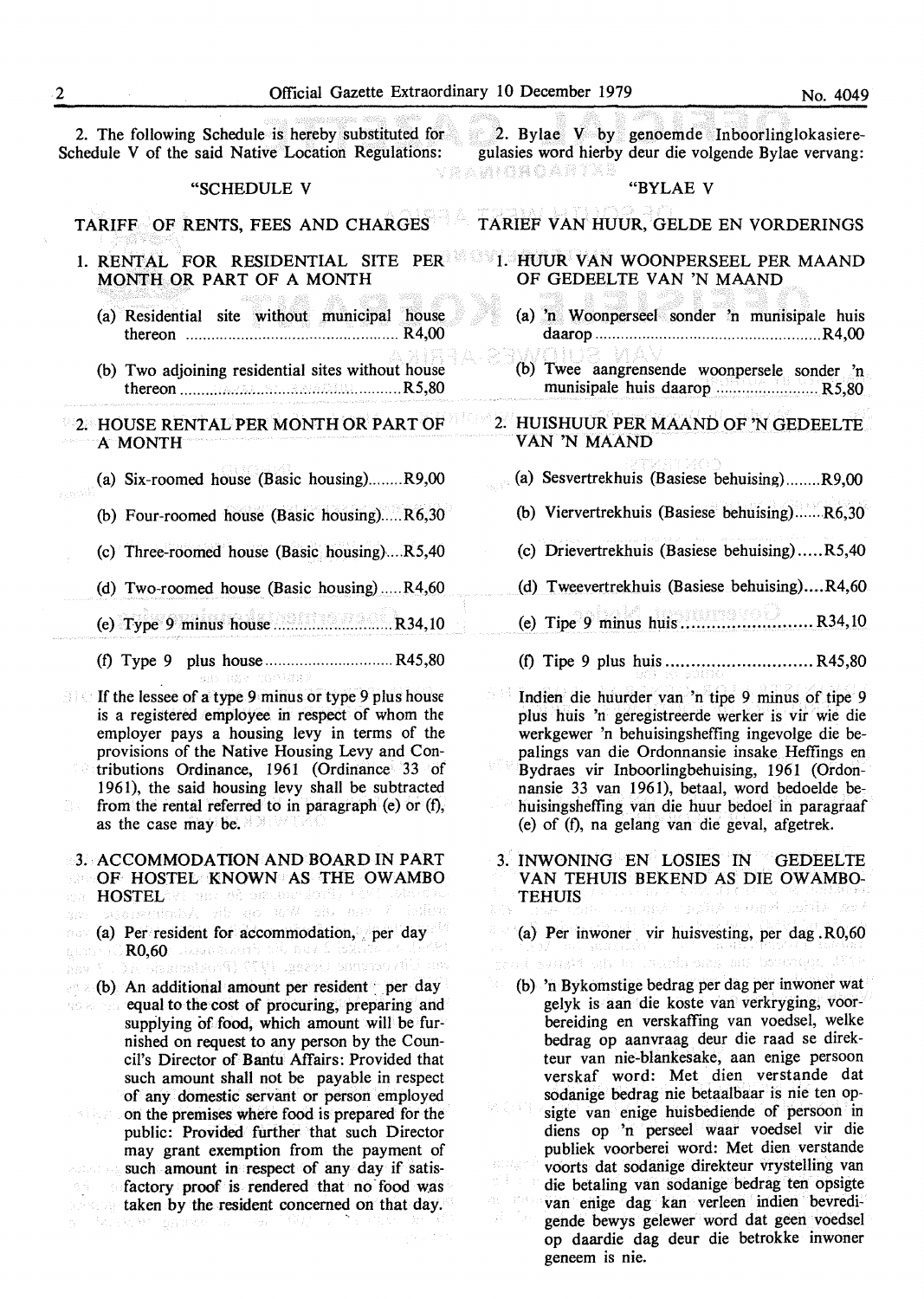Very Prepty

#### No. 4049 Buitengewone Offisiële Koerant 10 Desember 1979 3

#### 4. ACCOMMODATION IN HOSTEL (EX-CLUDING THE OW AMBO HOSTEL)

e berdamum: at a spiganders seem<sup>st</sup> op.<br>(a) Per month: - ravremia case

 $(i)$  Per person in single room .............. R4,10 al onwh Q2.3.8. n d'At-America (ii) Per person in room for four per-

sons ................................................. R3,10 (b) Per day: 02.3.

the Personal anomaly and alm (i) Per person in single room ........... R0,20

**(ii) Per person in room for four per**sons ......................... n • •·· · · • · • · • · · • • R0,20 (g) (13)

5. ELECTRICITY and several are  $\mathbb{N}\setminus\{i\}$ 

**(a)** Connection:

Asama historia n (i) Where the connection of the house to the **RASK** electrical reticulation system is made by the Council, per house per month R0,50

#### SH. Mag

(ii) Where the electrical wiring of the house is mages done by the Council, per house per month ....................................... R 1,50

# (b) Consumption per unit:

At the tariff per unit and on the conditions contained in the model regulations on the supply of electricity as promulgated by Government Notice 109 of 1957 and made applicable to the Municipality of Windhoek by Government Notice 51 of 1958, as amended.

#### 6. WATER CONSUMED

Per cubic meter consumed as determined by reading the meter provided for this purpose and at the tariff per cubic meter and subject to the conditions laid down in the Water Supply Regulations of the Council promulgated by Government Notice 138 of 1973, as amended.

#### 7. VISITORS' PERMITS

Issued in terms of regulation 31(11) where the validity exceeds 72 hours but does not exceed 30 days ..................................................... R0,60

#### 8. LODGER'S PERMITS

Issued in terms of regulation 31(1) per month or part of a month .................................... R2,00

> นี้ออสไทยได้ ( ) ใช้ ( อาจเมษาส์  $\mathbb{P}(\mathcal{C}(\mathbb{C}^2))$  , aperband

4. INWONING IN TEHUIS (UITGESONDERD DIE OWAMBOTEHUIS)

Program and define will be unique somewhat the (a) Per maand: **Hard** 

 $\sim$   $($ i) Per persoon in enkelkamer ........ R4, 10 ghal scinings o quino (第3条)

(ii) Per persoon in vierpersoonkamer .. R3, 10

wh is the service of an amazed out of the 42 IX . . (400a) modsheem a bodusood

#### (b) Per dag:

vir dazmo valbos senzo% (d) aña al abaz

(i) Per persoon in enkelkamer .......... R0,20

**(ii) Per persoon in vierpersoonkamer .. R0,20** 

**5. ELEKTRISITEIT** BURGHER AND THE

.tika. mgalam si bulme No o G

#### (a) Aansluiting:

- bol Sijasa kadar iki svet s roganija t
	- (i) Waar die aansluiting van die huis by die elektriese krag netwerk deur die Raad gedoen word, per huis per maand .... R0,50

eb. en.

- (ii) Waar die elektriese bedrading van die huis deur die Raad gedoen word, per huis per maand ....................................... Rl,50
	- (b) Verbruik per eenheid:

Teen die tarief per eenheid en op die voorwaardes vervat in die modelregulasies op elektrisiteitsverskaffing soos afgekondig by Goewermentskennisgewing 109 van 1957 en op die Munisipaliteit van Windhoek, van toepassing gemaak by Goewermentskennisgewing 51 van 1958, soos gewysig.

#### 6. **WATERVERBRUIK**

Per kubieke meter verbruik soos vasgestel deur aflesing van die meter wat vir die doel verskaf word teen die tarief per kubieke meter, en op die voorwaardes, gestel in die waterleweringsregulasies van die Raad afgekondig by Goewermentskennisgewing 138 van 1973, soos gewysig.

#### 7. BESOEKERSPERMITTE

Uitgereik ingevolge regulasie 31(11) waar die geldigheidsduur van die permit !anger as 72 uur is, maar 30 dae nie te bowe gaan nie .......... R0,60

### **8. LOSEERDERPERMIT**

Uitgereik ingevolge regulasie 31(1} per maand of gedeelte van 'n maand ........................... R2,00